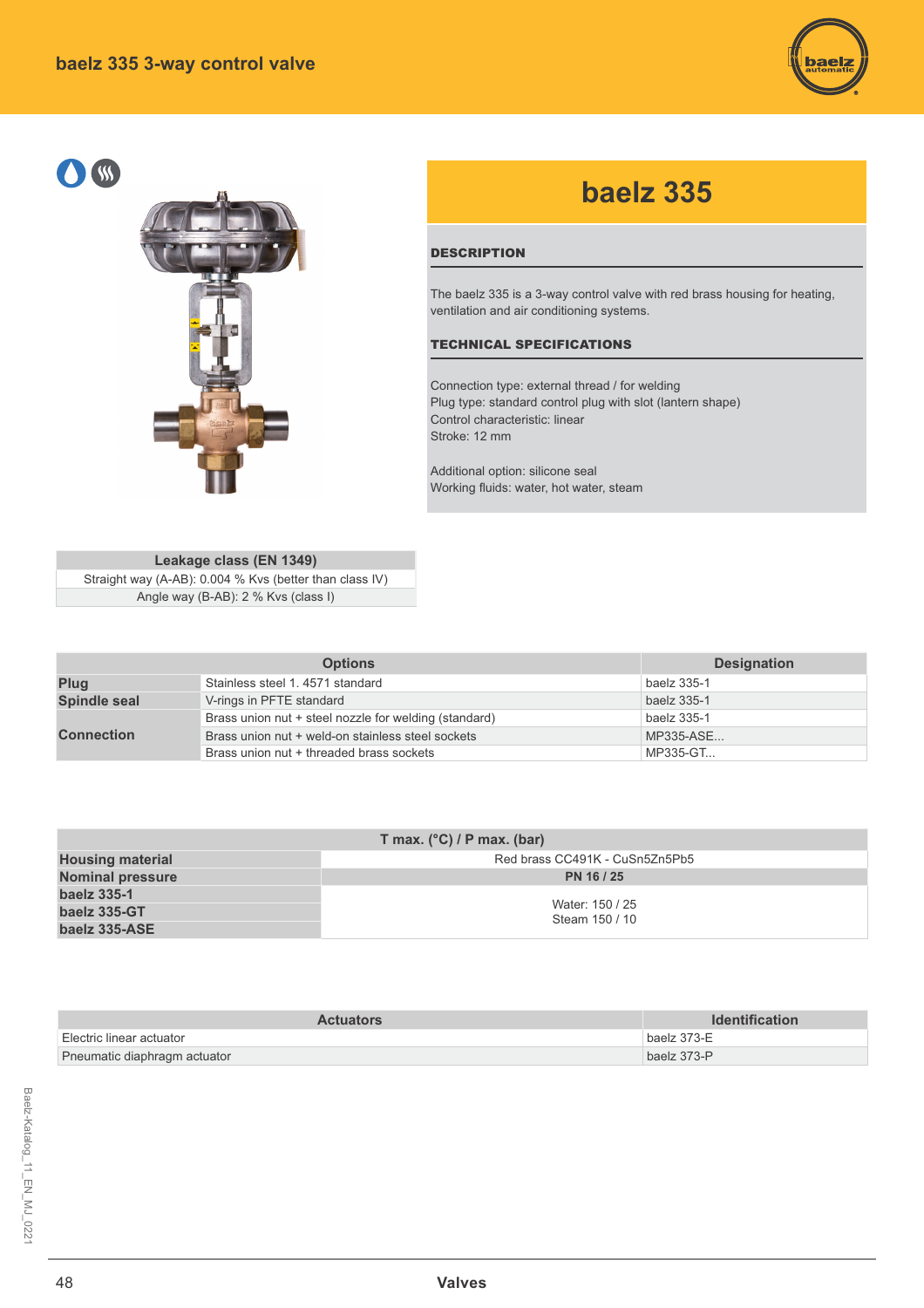

| Kvs value $(m^3/h)$ |                                                                                |  |  |    |  |  |  |  |  |  |  |
|---------------------|--------------------------------------------------------------------------------|--|--|----|--|--|--|--|--|--|--|
| <b>DN</b>           | $\overline{\phantom{a}}$<br>314"<br>1/4"<br>A W<br>41011<br>$\mathbf{11}$<br>. |  |  |    |  |  |  |  |  |  |  |
| <b>Kvs</b>          | ∪.∪                                                                            |  |  | 1c |  |  |  |  |  |  |  |

|                | baelz 335 dimensions and weight without actuator (mm) |           |     |    |                 |  |  |  |  |  |  |  |  |
|----------------|-------------------------------------------------------|-----------|-----|----|-----------------|--|--|--|--|--|--|--|--|
| <b>DN</b>      |                                                       | <b>BL</b> |     | h2 | Weight, approx. |  |  |  |  |  |  |  |  |
|                |                                                       |           | mm) |    | (kg)            |  |  |  |  |  |  |  |  |
| 1/2"           | 15                                                    | 92        | 33  | 72 | 1.5             |  |  |  |  |  |  |  |  |
| 3/4"           | 20                                                    | 95        | 40  | 72 |                 |  |  |  |  |  |  |  |  |
| 4"             | 25                                                    | 105       | 45  | 72 | 1.8             |  |  |  |  |  |  |  |  |
| $1\frac{1}{4}$ | 32                                                    | 105       | 53  | 72 |                 |  |  |  |  |  |  |  |  |
| 11/2"          | 40                                                    | 114       | 57  |    |                 |  |  |  |  |  |  |  |  |

## **Dimensions of the Baelz actuators (mm)**

| <b>Designation</b> |     |     | Ød  |     | ØD  |
|--------------------|-----|-----|-----|-----|-----|
| E07                | 320 | 145 | 129 |     |     |
| E45                | 560 | 150 | 175 |     |     |
| P11                |     |     |     | 244 | 160 |
| P <sub>21</sub>    |     |     |     | 268 | 242 |

**Sectional drawing of the baelz 335 plug** 





baelz 335 dimensions

Baelz-Katalog\_11\_EN\_MJ\_0221

Baelz-Katalog\_11\_EN\_MJ\_0221